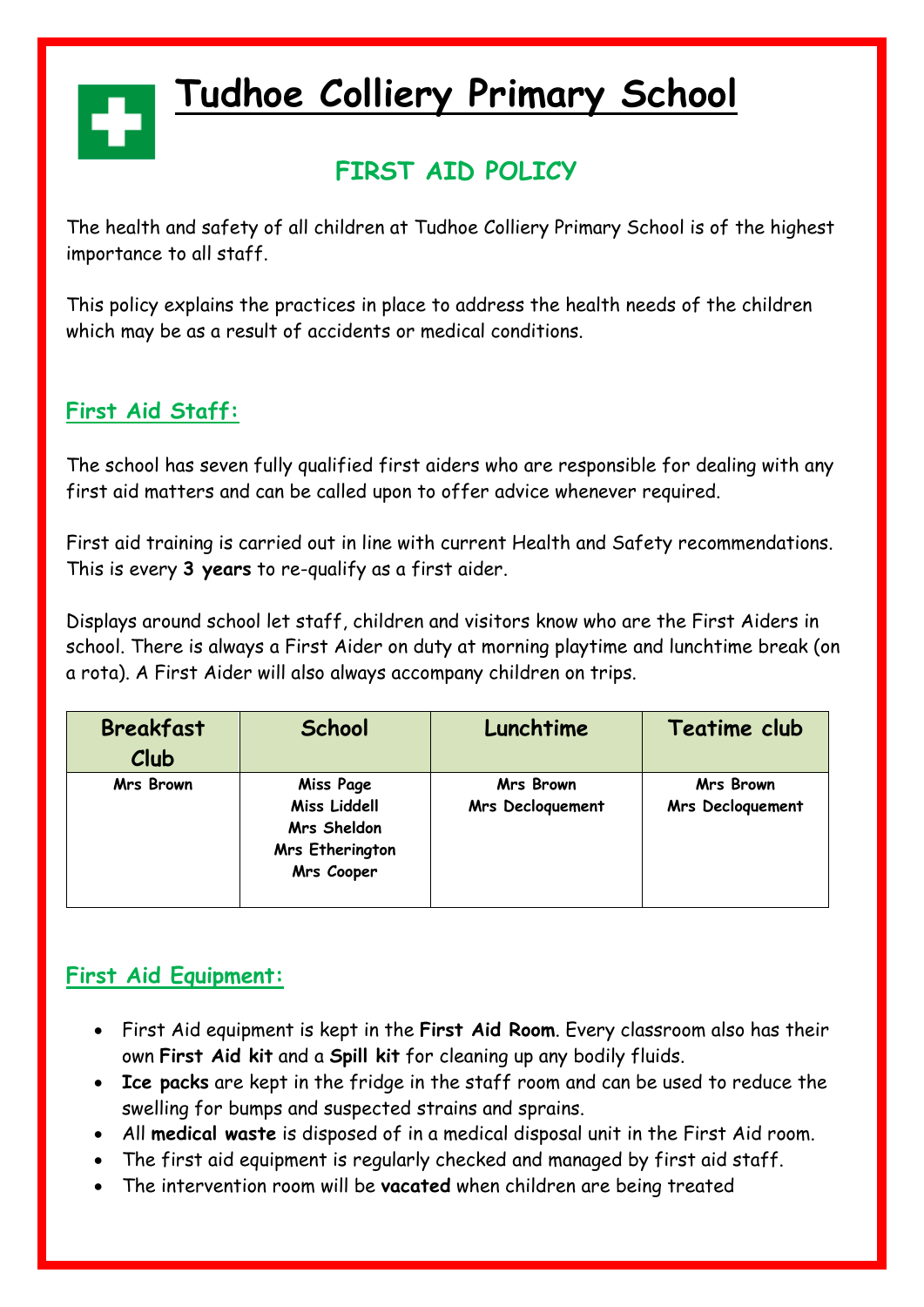#### **Dealing with bodily fluids – blood etc.**

#### **Aims:**

- To administer first aid, cleaning, etc, for the individual.
- To protect the individual and others from further risk of infection.
- To protect the individual administering first aid, cleaning, etc

Procedure to adopt when dealing with blood, body fluids, excreta, sputum and vomit:

- Isolate the area.
- Always use disposable gloves and apron. **NEVER touch bodily fluids with your bare hands**
- Use sawdust in the spill kit to absorb the bodily fluids
- Clean the spillage area.
- Use bucket and mop with red mark from Caretaker's room (inform Caretaker if used by leaving a note)
- Double bag all materials used and dispose of in outside dustbin.
- Blood loss if possible give individual cotton pad to hold against themselves whilst you put on disposable gloves.
- Always wash hands after taking disposable gloves off.

#### **School Trips:**

- A First Aider will always accompany children on school trips
- It is the responsibility of the teacher in charge to take a first aid bag with them on any school visit.
- On trips or residential visits, staff will carry any medication needed for individual children. **Children will be made aware of which member of staff is carrying their medication and how to access it.**
- If children require refrigerated medication on a school trip, e.g. antibiotics, a lockable cool bag will be taken.

#### **Recording of First Aid incidents:**

- **All First Aid incidents** are recorded in the Green 'First Aid Record Book' all sections must be completed. This book can be taken outside at playtime and lunchtime but will be returned to the office;
- Any head bumps are recorded and parents are informed by a **'bumped head' email**;
- **First Aid labels** are given to any child who receives first aid, letting parents and staff know which part of the body was injured and the action taken.
- In the event of serious injury or concerns, first aiders must complete an **accident/ incident report**

|               | I received First Aid today |
|---------------|----------------------------|
| I hurt my     |                            |
| Action taken: |                            |
| plaster       | ice pack<br>gauze          |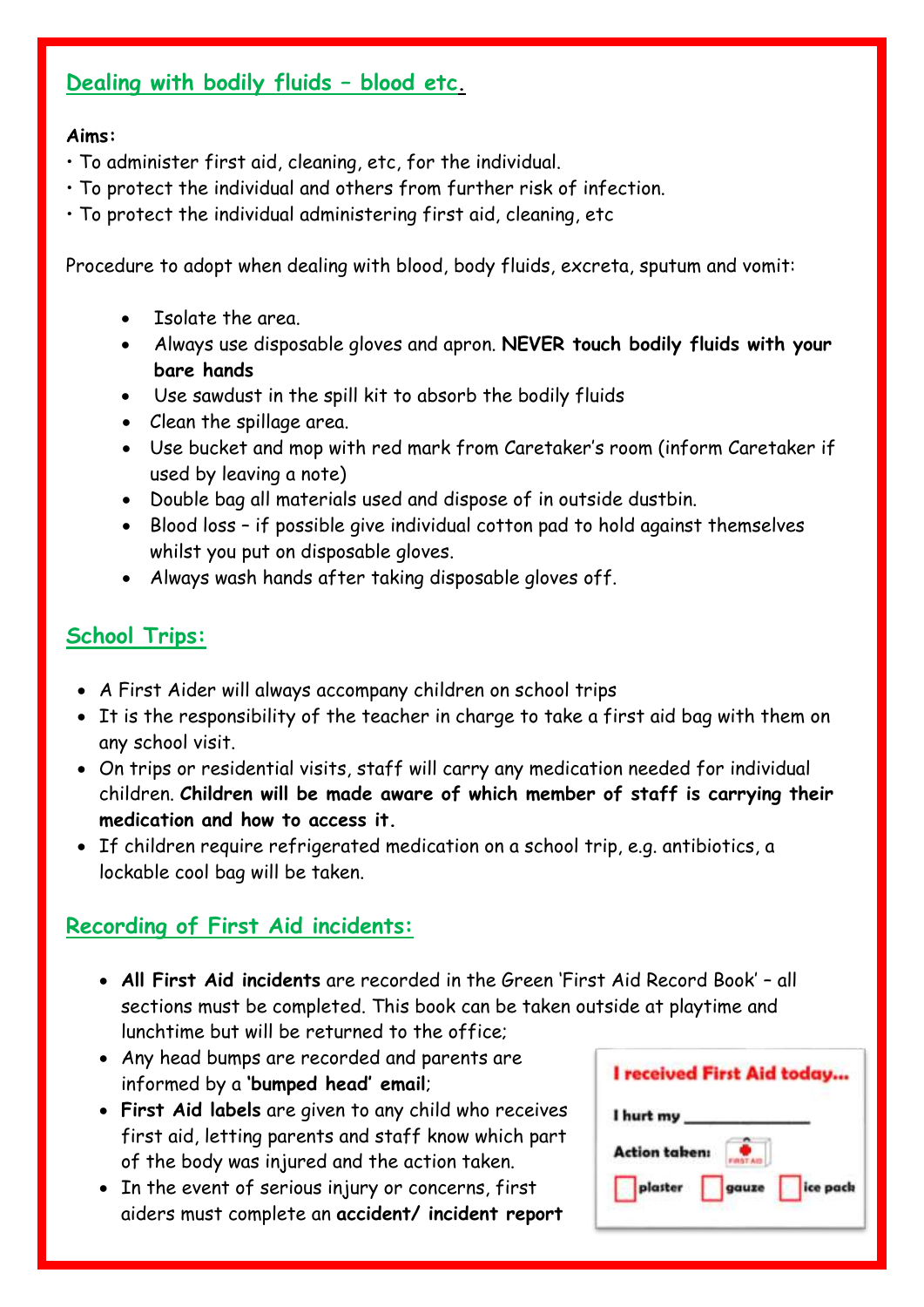**form** (with guidance from SLT). A member of SLT will be responsible for completing the form online via the Extranet.

#### **Medical information:**

- Medical information about a child is gathered through the data collection sheets, as well as through information provided by parent or carer. All important medical information is kept on SIMs and is accessible by all teachers on their laptops.
- Records about those children with particular medical conditions or allergies are also kept in the office in the contacts file.
- All emergency phone numbers are kept in the contacts file in the office and on SIMs.
- Each new child that starts within the school supply information regarding health issues and these are recorded on SIMs.
- Food allergies are listed in the blue contacts file so that the teacher is aware. The school cook is notified of all children with food allergies.

#### **Children with Specific Medical Needs:**

**Tudhoe Colliery Primary School will not discriminate against pupils with medical needs.**

See additional 'Children with Medical Needs Policy'

#### **Emergency Procedures:**

- Where a child has an individual healthcare plan, this will clearly define what constitutes an emergency and explain what to do, including ensuring that all relevant staff are aware of emergency symptoms and procedures. Other pupils in the school should know what to do in general terms, such as informing a teacher immediately if they think help is needed;
- If a child needs to be taken to hospital, staff should stay with the child until the parent arrives, or accompany a child taken to hospital by ambulance. Staff should follow the **'Contacting Emergency Service Procedure'** given at the end of this policy.